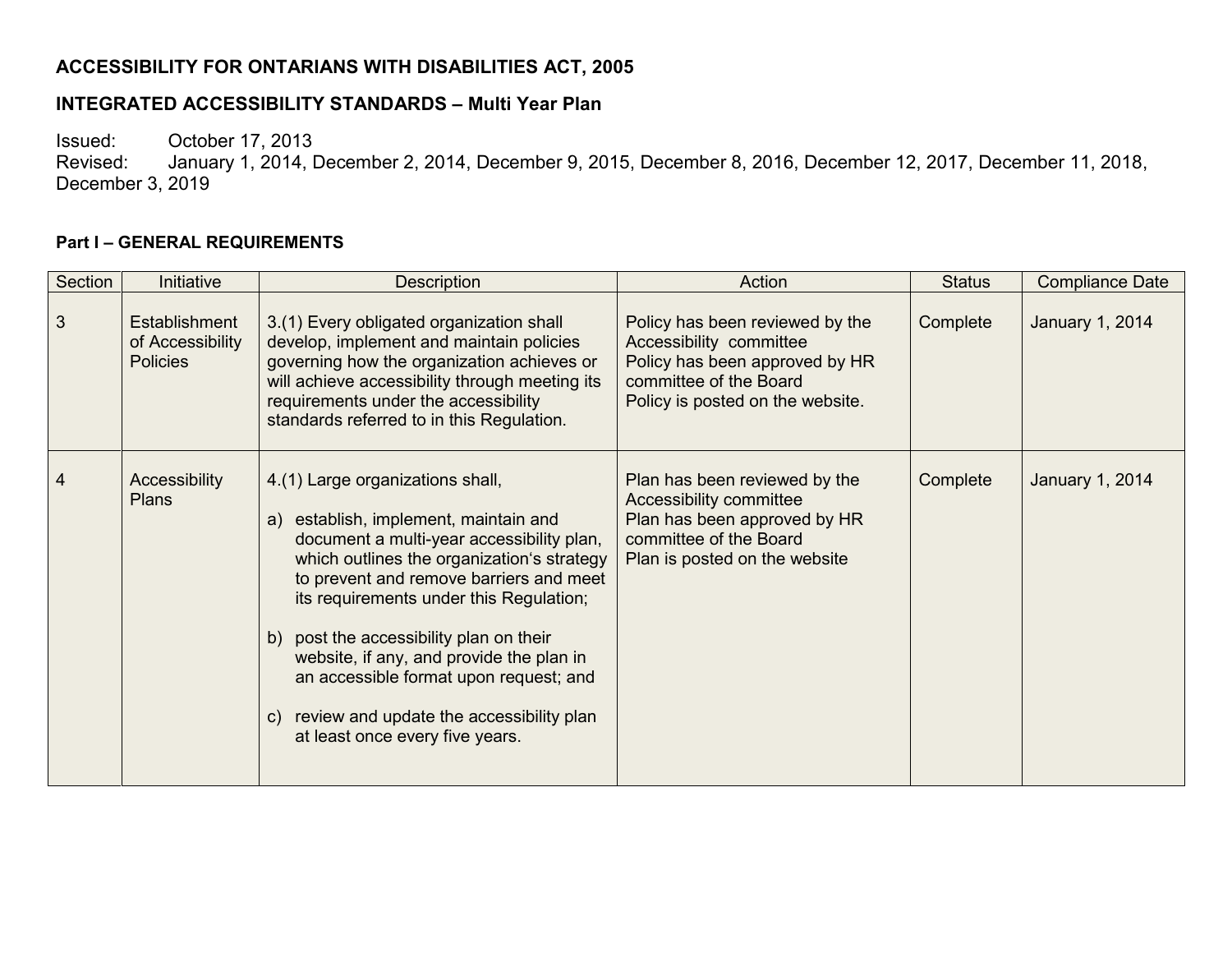| $6\phantom{1}$ | Self-Serve<br><b>Kiosks</b> | 6.(2) Large organizations and small<br>organizations shall have regard to the<br>accessibility for persons with disabilities<br>when designing, procuring or acquiring self-<br>service kiosks.                                                                                                                                                                                                                                                                                            | The Stratford Festival owns two<br>service kiosks.<br>Research is being undertaken to<br>see what technological advances<br>have been made in the U.S. with<br>other Tessitura-based<br>organizations.<br>Any new purchases need to comply<br>with the accessibility requirements;<br>however, none are planned in the<br>near term. | Complete                                                                                        | January 1, 2014 |
|----------------|-----------------------------|--------------------------------------------------------------------------------------------------------------------------------------------------------------------------------------------------------------------------------------------------------------------------------------------------------------------------------------------------------------------------------------------------------------------------------------------------------------------------------------------|--------------------------------------------------------------------------------------------------------------------------------------------------------------------------------------------------------------------------------------------------------------------------------------------------------------------------------------|-------------------------------------------------------------------------------------------------|-----------------|
| $\overline{7}$ | Training                    | 7.(1) Every obligated organization shall<br>ensure that training is provided on the<br>requirements of the accessibility standards<br>referred to in this Regulation and on the<br>Human Rights Code as it pertains to<br>persons with disabilities to,<br>(a) all employees, and volunteers;<br>(b) all persons who participate in developing<br>the organization's policies; and<br>(c) all other persons who provide goods,<br>services or facilities on behalf of the<br>organization. | Human rights training and policy<br>incorporated into IAS Employee<br>training.                                                                                                                                                                                                                                                      | Complete<br>for current<br>employees<br>Ongoing<br>training<br>required for<br>new<br>employees | January 1, 2015 |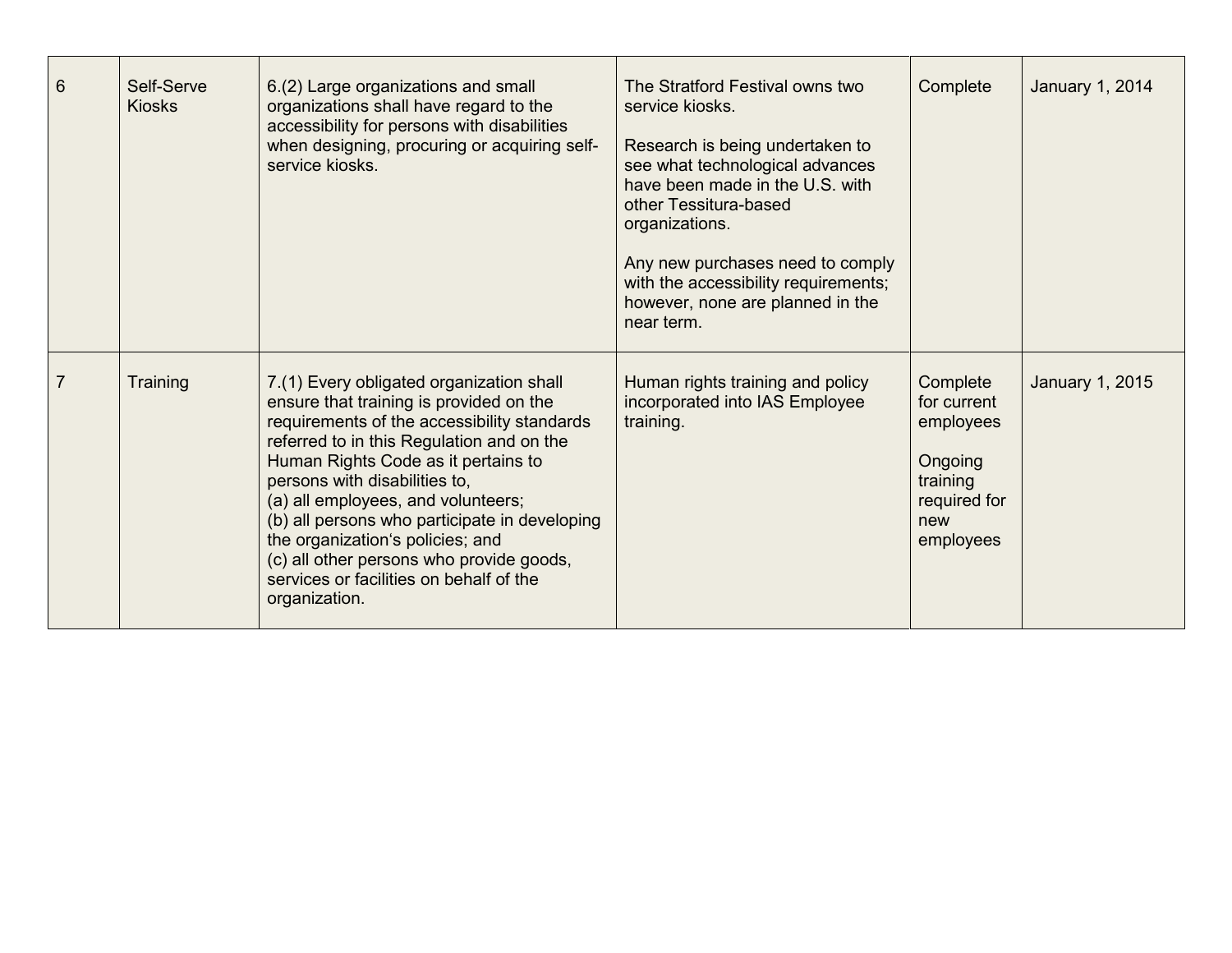### **PART II – Information and Communications Standards**

| Section | <b>Initiative</b>                                           | <b>Description</b>                                                                                                                                                                                                                                                                                                                                                                                                      | Action                                                                                                                                                                               | <b>Status</b> | <b>Compliance Date</b> |
|---------|-------------------------------------------------------------|-------------------------------------------------------------------------------------------------------------------------------------------------------------------------------------------------------------------------------------------------------------------------------------------------------------------------------------------------------------------------------------------------------------------------|--------------------------------------------------------------------------------------------------------------------------------------------------------------------------------------|---------------|------------------------|
| 11      | Feedback                                                    | 11.(1) Every obligated organization that has<br>processes for receiving and responding to<br>feedback shall ensure that the processes are<br>accessible to persons with disabilities by<br>providing or arranging for accessible formats<br>and communications supports, upon request.                                                                                                                                  | Customer processes are already<br>completed<br>If the Stratford Festival implements<br>a feedback process internally, we<br>will need to comply - but we do not<br>currently do this | Complete      | <b>January 1, 2015</b> |
| 12      | Accessible<br>Formats &<br>Communication<br><b>Supports</b> | 12.(1) Except as otherwise provided, every<br>obligated organization shall upon request<br>provide or arrange for the provision of<br>accessible formats and communication<br>supports for persons with disabilities,<br>a) in a timely manner that takes into account<br>the person's accessibility needs due to<br>disability; and<br>b) at a cost that is no more than the regular<br>cost charged to other persons. | Website is updated to identify that<br>the public can request accessible<br>formats.<br>3rd party contracts in place for<br>conversion of PDFs, Braille<br>translation               | Complete      | <b>January 1, 2016</b> |
| 12      |                                                             | 12.(2) The obligated organization shall<br>consult with the person making the request<br>in determining the suitability of an accessible<br>format or communication support.                                                                                                                                                                                                                                            | Process is outlined in HR Policy 2-<br>02E (Employment - Accessibility $\&$<br>Accommodation)                                                                                        | Complete      | <b>January 1, 2016</b> |
| 12      |                                                             | 12.(3) Every obligated organization shall<br>notify the public about the availability of<br>accessible formats and communication<br>supports.                                                                                                                                                                                                                                                                           | Completed for patron services and<br>job applicants through the website.                                                                                                             | Complete      | <b>January 1, 2016</b> |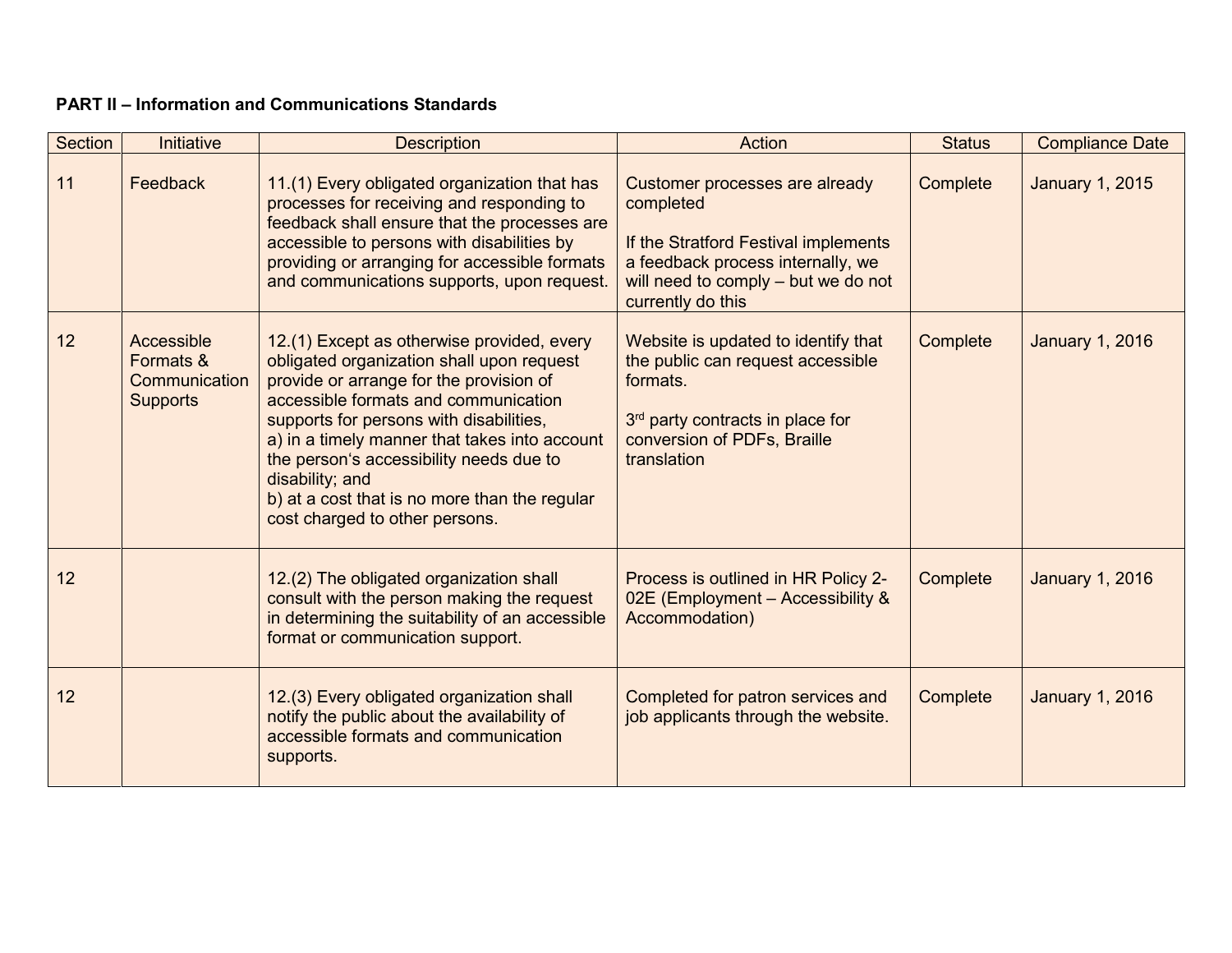| 13 | Emergency<br>Procedures,<br><b>Plans or Public</b><br>Safety Info | 13.(1) In addition to its obligations under<br>section 12, if an obligated organization<br>prepares emergency procedures, plans or<br>public safety information and makes the<br>information available to the public, the<br>obligated organization shall provide the<br>information in an accessible format or with<br>appropriate communication supports, as<br>soon as practicable, upon request. | Not applicable, we do not make this<br>information available to the public                  | <b>Not</b><br>applicable | <b>January 1, 2012</b>                                                                                                                                                                                                                                                                                                                                                                                                                            |
|----|-------------------------------------------------------------------|------------------------------------------------------------------------------------------------------------------------------------------------------------------------------------------------------------------------------------------------------------------------------------------------------------------------------------------------------------------------------------------------------|---------------------------------------------------------------------------------------------|--------------------------|---------------------------------------------------------------------------------------------------------------------------------------------------------------------------------------------------------------------------------------------------------------------------------------------------------------------------------------------------------------------------------------------------------------------------------------------------|
| 14 | Accessible<br>Websites &<br><b>Web Content</b>                    | 14.(2) Designated public sector<br>organizations and large organizations shall<br>make their internet websites and web<br>content conform with the World Wide Web<br><b>Consortium Web Content Accessibility</b><br>Guidelines (WCAG)2.0, initially at Level A<br>and increasing to Level AA, and shall do so<br>in accordance with the schedule set out in<br>this section.                         | New website launched in August<br>2015 and is in compliance with<br><b>WCAG 2.0 Level A</b> | Level A is<br>complete   | <b>January 1, 2014</b><br>New internet<br>websites and<br>web content on<br>those sites must<br>conform with<br><b>WCAG 2.0 Level</b><br>A. (complete)<br><b>January 1, 2021</b><br>All internet<br>websites and<br>web content<br>must conform<br>with WCAG 2.0<br>Level AA, other<br>than,<br><b>SUCCESS</b><br>criteria 1.2.4<br>Captions<br>(Live)<br><b>success</b><br>criteria 1.2.5<br>Audio<br><b>Descriptions</b><br>(Pre-<br>recorded). |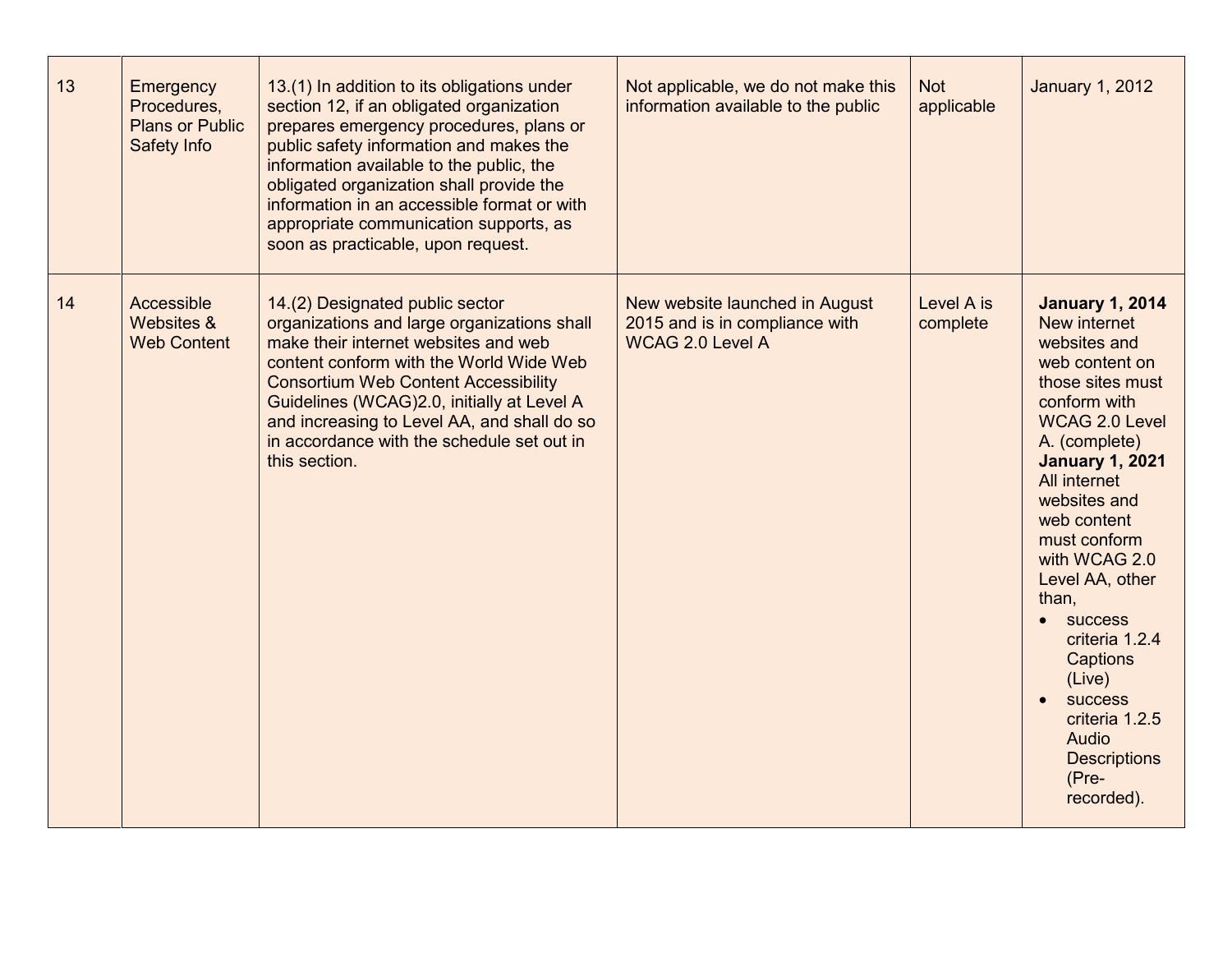# **PART III – Employment Standard**

| Section | Initiative                                                   | Description                                                                                                                                                                                                                                                                                                                                                                                                                                                                                                                                                                              | Action                                                                                                                                                  | <b>Status</b> | <b>Compliance Date</b> |
|---------|--------------------------------------------------------------|------------------------------------------------------------------------------------------------------------------------------------------------------------------------------------------------------------------------------------------------------------------------------------------------------------------------------------------------------------------------------------------------------------------------------------------------------------------------------------------------------------------------------------------------------------------------------------------|---------------------------------------------------------------------------------------------------------------------------------------------------------|---------------|------------------------|
| 22      | $Recruitment -$<br>General                                   | 22. Every employer shall notify its<br>employees and the public about the<br>availability of accommodation for applicants<br>with disabilities in its recruitment processes.                                                                                                                                                                                                                                                                                                                                                                                                             | This information is included in our<br>job postings and on our website.                                                                                 | Complete      | January 1, 2016        |
| 23      | Recruitment,<br>Assessment or<br>Selection<br><b>Process</b> | 23.(1) During a recruitment process, an<br>employer shall notify job applicants, when<br>they are individually selected to participate in<br>an assessment or selection process, that<br>accommodations are available upon request<br>in relation to the materials or processes to<br>be used.<br>(2) If a selected applicant requests an<br>accommodation, the employer shall consult<br>with the applicant and provide or arrange for<br>the provision of a suitable accommodation in<br>a manner that takes into account the<br>applicant's accessibility needs due to<br>disability. | The process is included in HR<br>Policy 2-02B (Employment -<br>Recruitment). The HR Manager will<br>outline when booking interviews<br>with applicants. | Complete      | January 1, 2016        |
| 24      | Notice to<br>Successful<br>Applicants                        | 24. Every employer shall, when making<br>offers of employment, notify the successful<br>applicant of its policies for accommodating<br>employees with disabilities.                                                                                                                                                                                                                                                                                                                                                                                                                      | The process is included in HR<br>Policy 2-02B (Employment -<br>Recruitment). Information is<br>included in the contract of<br>employment.               | Complete      | January 1, 2016        |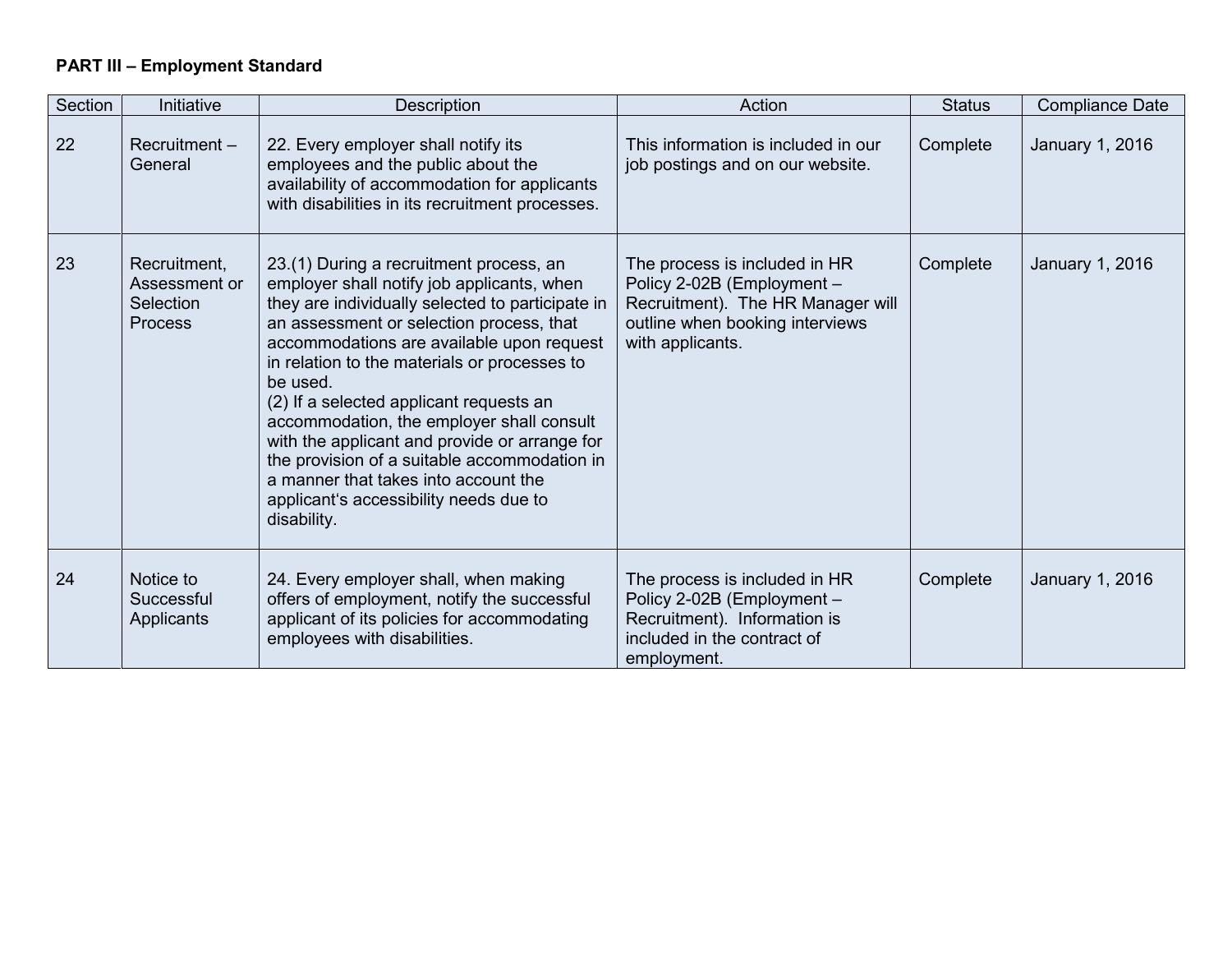| 25 | Informing<br>Employees of<br><b>Supports</b>                                 | 25.(1) Every employer shall inform its<br>employees of its policies used to support its<br>employees with disabilities, including, but not<br>limited to, policies on the provision of job<br>accommodations that take into account an<br>employee's accessibility needs due to<br>disability.                                                                                                                                          | Training was incorporated into IAS<br>employee training.<br>New policies are included in 2016<br>Employee handbooks and HR policy<br>manuals.                | Complete | <b>January 1, 2016</b> |
|----|------------------------------------------------------------------------------|-----------------------------------------------------------------------------------------------------------------------------------------------------------------------------------------------------------------------------------------------------------------------------------------------------------------------------------------------------------------------------------------------------------------------------------------|--------------------------------------------------------------------------------------------------------------------------------------------------------------|----------|------------------------|
| 25 |                                                                              | 25.(2) Employers shall provide the<br>information required under this section to<br>new employees as soon as practicable after<br>they begin their employment.                                                                                                                                                                                                                                                                          | Human Resources Policy 2-02E<br>(Employment - Accessibility &<br>Accommodation) is summarized in<br>Employee handbooks and provided<br>to all new employees. | Complete | January 1, 2016        |
| 25 |                                                                              | 25.(3) Employers shall provide updated<br>information to its employees whenever there<br>is a change to existing policies on the<br>provision of job accommodations that take<br>into account an employee's accessibility<br>needs due to disability.                                                                                                                                                                                   | See 25 (1) above.                                                                                                                                            | Complete | January 1, 2016        |
| 26 | Accessible<br>Formats &<br>Communication<br>Supports for<br><b>Employees</b> | 26.1 In addition to its obligations under<br>section 12, where an employee with a<br>disability so requests it, every employer shall<br>consult with the employee to provide or<br>arrange for the provision of accessible<br>formats and communication supports for,<br>(a) information that is needed in order to<br>perform the employee's job; and<br>(b) information that is generally available to<br>employees in the workplace. | The process is included in Human<br>Resources Policy 2-02E<br>(Employment - Accessibility &<br>Accommodation)                                                | Complete | <b>January 1, 2016</b> |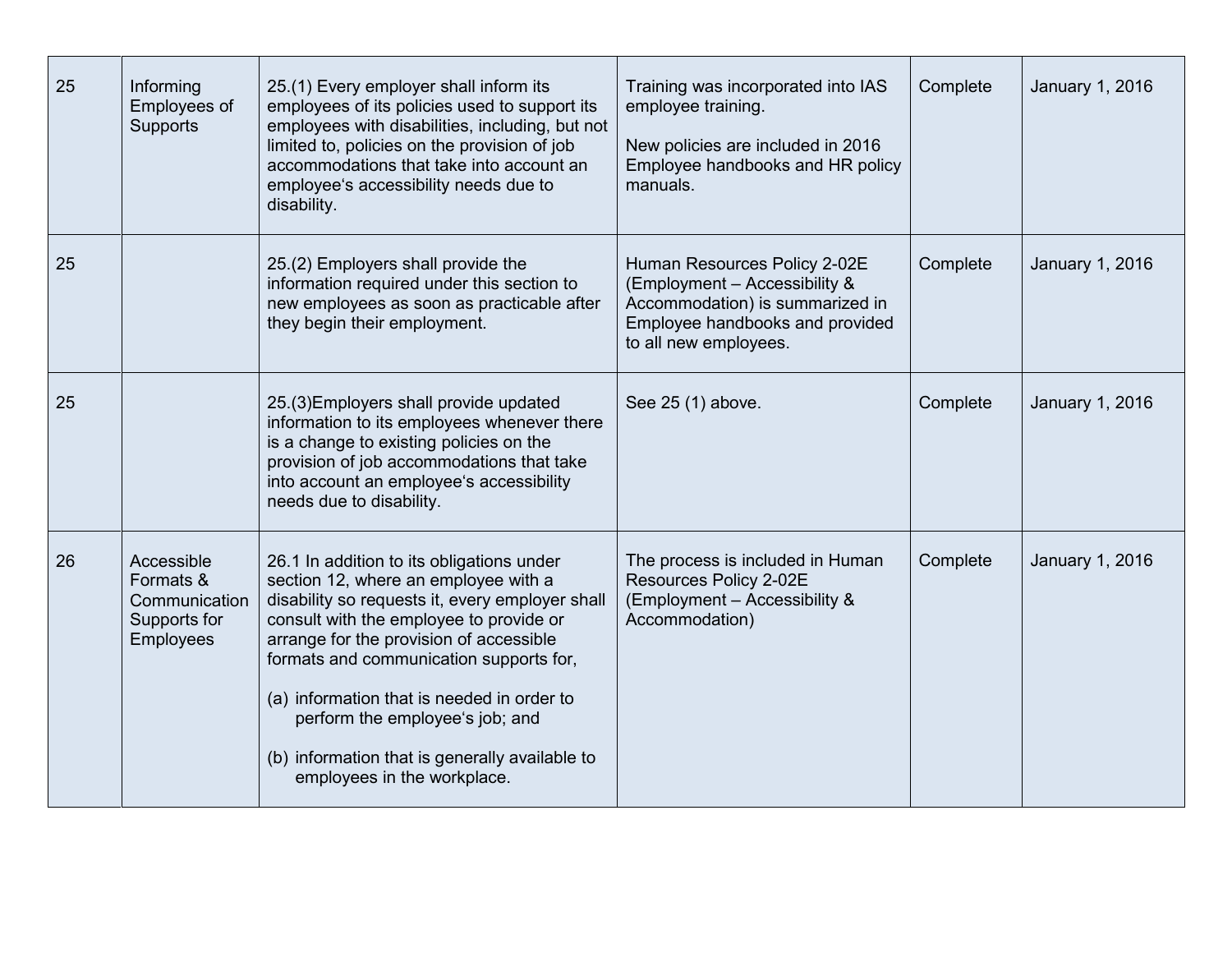| 26 |                                                   | 26.2. The employer shall consult with the<br>employee making the request in<br>determining the suitability of an accessible<br>format or communication support.                                                                                                                                                           | The process is included in Human<br>Resources Policy 2-02E<br>(Employment - Accessibility &<br>Accommodation)                                                                                                                     | Complete                                          | January 1, 2016        |
|----|---------------------------------------------------|---------------------------------------------------------------------------------------------------------------------------------------------------------------------------------------------------------------------------------------------------------------------------------------------------------------------------|-----------------------------------------------------------------------------------------------------------------------------------------------------------------------------------------------------------------------------------|---------------------------------------------------|------------------------|
| 27 | Workplace<br>Emergency<br>Response<br>Information | 27.(1) Every employer shall provide<br>individualized workplace emergency<br>response information to employees who<br>have a disability, if the disability is such that<br>the individualized information is necessary<br>and the employer is aware of the need for<br>accommodation due to the employee's<br>disability. | As of present, no individualized<br>emergency plans are required;<br>regular emergency plans are<br>appropriate.<br>The process is included in Human<br>Resources Policy 2-02E<br>(Employment - Accessibility &<br>Accommodation) | Complete,<br>but subject<br>to ongoing<br>review. | <b>January 1, 2012</b> |
| 27 |                                                   | (2) If an employee who receives<br>individualized workplace emergency<br>response information requires assistance<br>and with the employee's consent, the<br>employer shall provide the workplace<br>emergency response information to the<br>person designated by the employer to<br>provide assistance to the employee. | See 27 (1)                                                                                                                                                                                                                        | Complete                                          | <b>January 1, 2012</b> |
| 27 |                                                   | (3) Employers shall provide the information<br>required under this section as soon as<br>practicable after the employer becomes<br>aware of the need for accommodation due<br>to the employee's disability.                                                                                                               | See 27 (1)                                                                                                                                                                                                                        | Complete                                          | <b>January 1, 2012</b> |
| 27 |                                                   | (4) Every employer shall review the<br>individualized workplace emergency<br>response information,<br>(a) when the employee moves to a<br>different location in the organization;<br>(b) when the employee's overall<br>accommodations needs or plans are<br>reviewed; and                                                | See 27 (1)                                                                                                                                                                                                                        | Will respond<br>if required                       | <b>January 1, 2012</b> |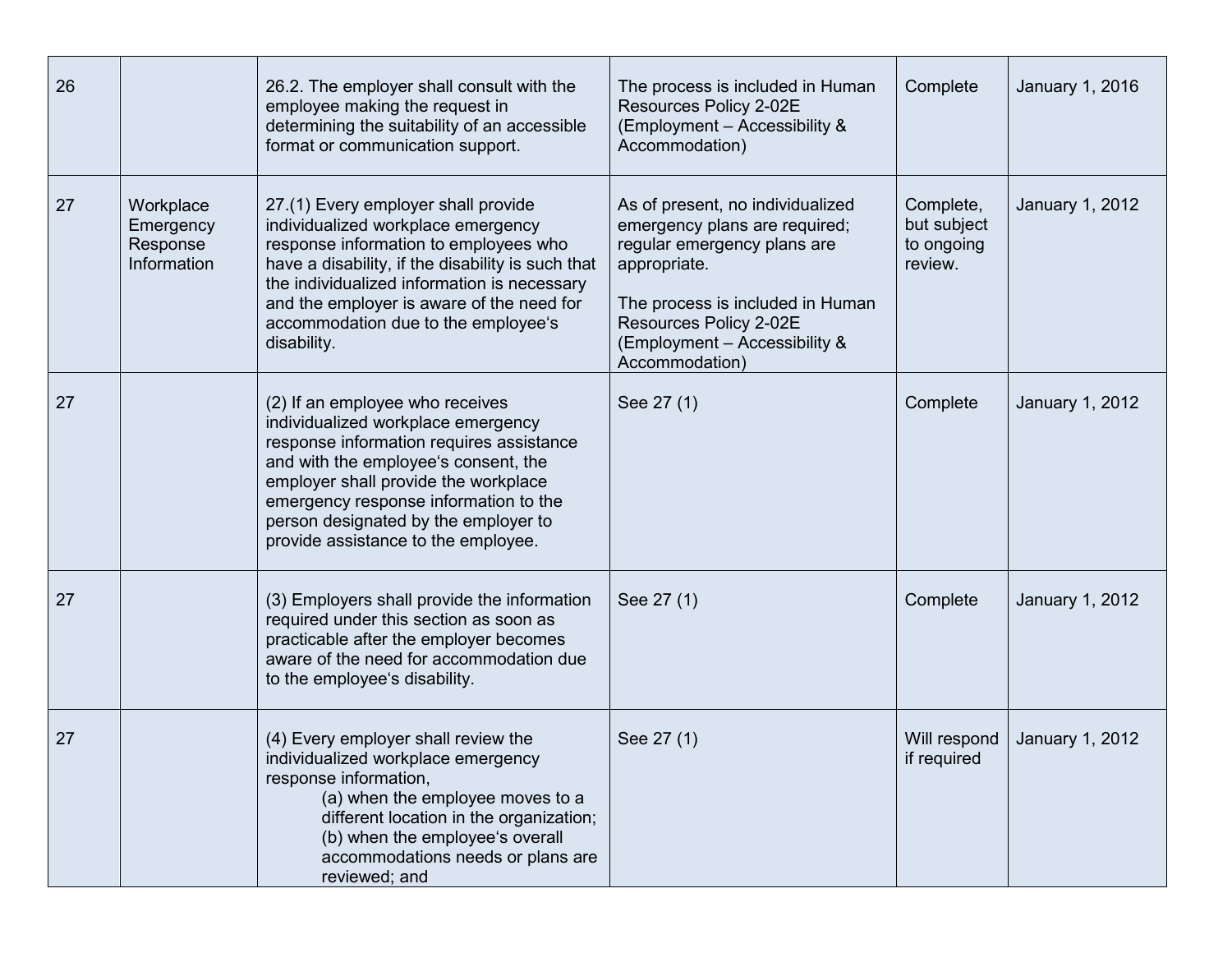|    |                                                    | (c) when the employer reviews its<br>general emergency response<br>policies.                                                                                                                                                                                                                                                                                                                                                                                                                                                                                                                                                                                                                                                                                                                                                                                                                                                                                                                                                                                                                                                                                |                                                                                                                                                              |          |                 |
|----|----------------------------------------------------|-------------------------------------------------------------------------------------------------------------------------------------------------------------------------------------------------------------------------------------------------------------------------------------------------------------------------------------------------------------------------------------------------------------------------------------------------------------------------------------------------------------------------------------------------------------------------------------------------------------------------------------------------------------------------------------------------------------------------------------------------------------------------------------------------------------------------------------------------------------------------------------------------------------------------------------------------------------------------------------------------------------------------------------------------------------------------------------------------------------------------------------------------------------|--------------------------------------------------------------------------------------------------------------------------------------------------------------|----------|-----------------|
| 28 | Documented<br>Individual<br>Accommodation<br>Plans | 28.(1) Employers, other than employers that<br>are small organizations, shall develop and<br>have in place a written process for the<br>development of documented individual<br>accommodation plans for employees with<br>disabilities.                                                                                                                                                                                                                                                                                                                                                                                                                                                                                                                                                                                                                                                                                                                                                                                                                                                                                                                     | The process is included in Human<br>Resources Policy 2-02E<br>(Employment - Accessibility &<br>Accommodation) and the IAP form<br>is included as an Appendix | Complete | January 1, 2016 |
| 28 |                                                    | 28 (2) The process for the development of<br>documented individual accommodation<br>plans shall include the following elements:<br>1. The manner in which an employee<br>requesting accommodation can<br>participate in the development of the<br>individual accommodation plan.<br>2. The means by which the employee is<br>assessed on an individual basis.<br>3. The manner in which the employer can<br>request an evaluation by an outside<br>medical or other expert, at the<br>employer's expense, to determine if and<br>how accommodation can be achieved.<br>4. The manner in which the employee can<br>request the participation of a<br>representative from their bargaining<br>agent, where the employee is<br>represented by a bargaining agent, or<br>other representative from the workplace,<br>where the employee is not represented<br>by a bargaining agent, in the<br>development of the accommodation<br>plan.<br>5. The steps taken to protect the privacy of<br>the employee's personal information.<br>6. The frequency with which the individual<br>accommodation plan will be reviewed<br>and updated and the manner in which it | The process is included in Human<br>Resources Policy 2-02E<br>(Employment - Accessibility &<br>Accommodation) and the IAP form<br>is included as an Appendix | Complete | January 1, 2016 |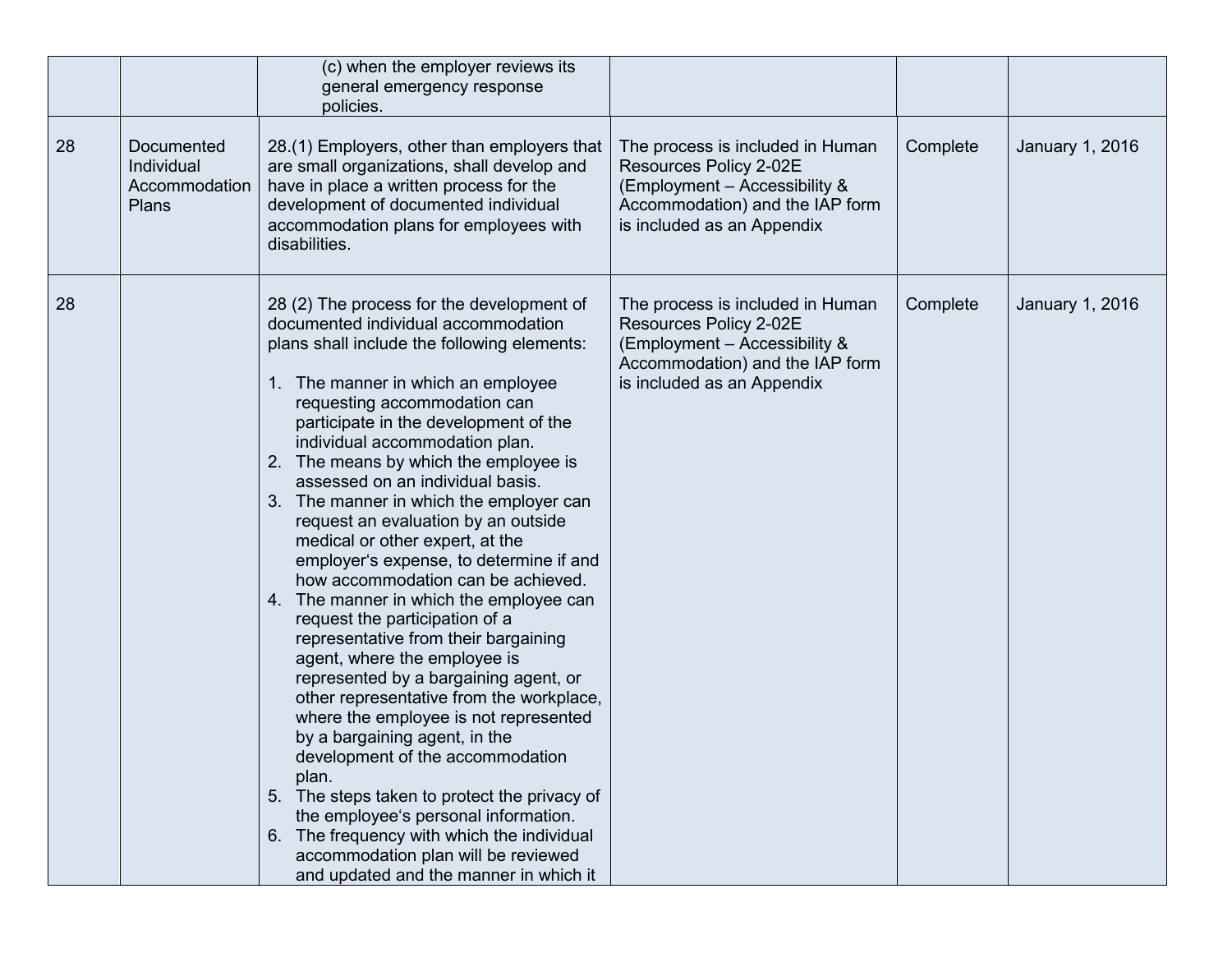|    |                                  | will be done.<br>7. If an individual accommodation plan is<br>denied, the manner in which the<br>reasons for the denial will be provided to<br>the employee.<br>8. The means of providing the individual<br>accommodation plan in a format that<br>takes into account the employee's<br>accessibility needs due to disability.                       |                                                                                                                                                                                                  |          |                 |
|----|----------------------------------|------------------------------------------------------------------------------------------------------------------------------------------------------------------------------------------------------------------------------------------------------------------------------------------------------------------------------------------------------|--------------------------------------------------------------------------------------------------------------------------------------------------------------------------------------------------|----------|-----------------|
| 29 | <b>Return to Work</b><br>Process | 29.(1) Every employer, other than an<br>employer that is a small organization,<br>(a) shall develop and have in place a return<br>to work process for its employees who<br>have been absent from work due to a<br>disability and require disability-related<br>accommodations in order to return to<br>work; and<br>(b) shall document the process.  | The process is included in Human<br>Resources Policy 2-02E<br>(Employment - Accessibility &<br>Accommodation) in addition to the<br>Health & Safety Policy 2-06 (Early<br>& Safe Return to Work) | Complete | January 1, 2016 |
| 29 |                                  | 29. (2) The return to work process shall,<br>(a) outline the steps the employer will take<br>to facilitate the return to work of<br>employees who were absent because<br>their disability required them to be away<br>from work; and<br>(b) use individual documented<br>accommodation plans, as described in<br>section 28, as part of the process. | The process is included in Human<br>Resources Policy 2-02E<br>(Employment - Accessibility &<br>Accommodation) in addition to the<br>Health & Safety Policy 2-06 (Early<br>& Safe Return to Work) | Complete | January 1, 2016 |
| 29 |                                  | 29. (3) The return to work process<br>referenced in this section does not replace<br>or override any other return to work process<br>created by or under any other statute.                                                                                                                                                                          | The process is included in Human<br>Resources Policy 2-02E<br>(Employment - Accessibility &<br>Accommodation) in addition to the<br>Health & Safety Policy 2-06 (Early<br>& Safe Return to Work) | Complete | January 1, 2016 |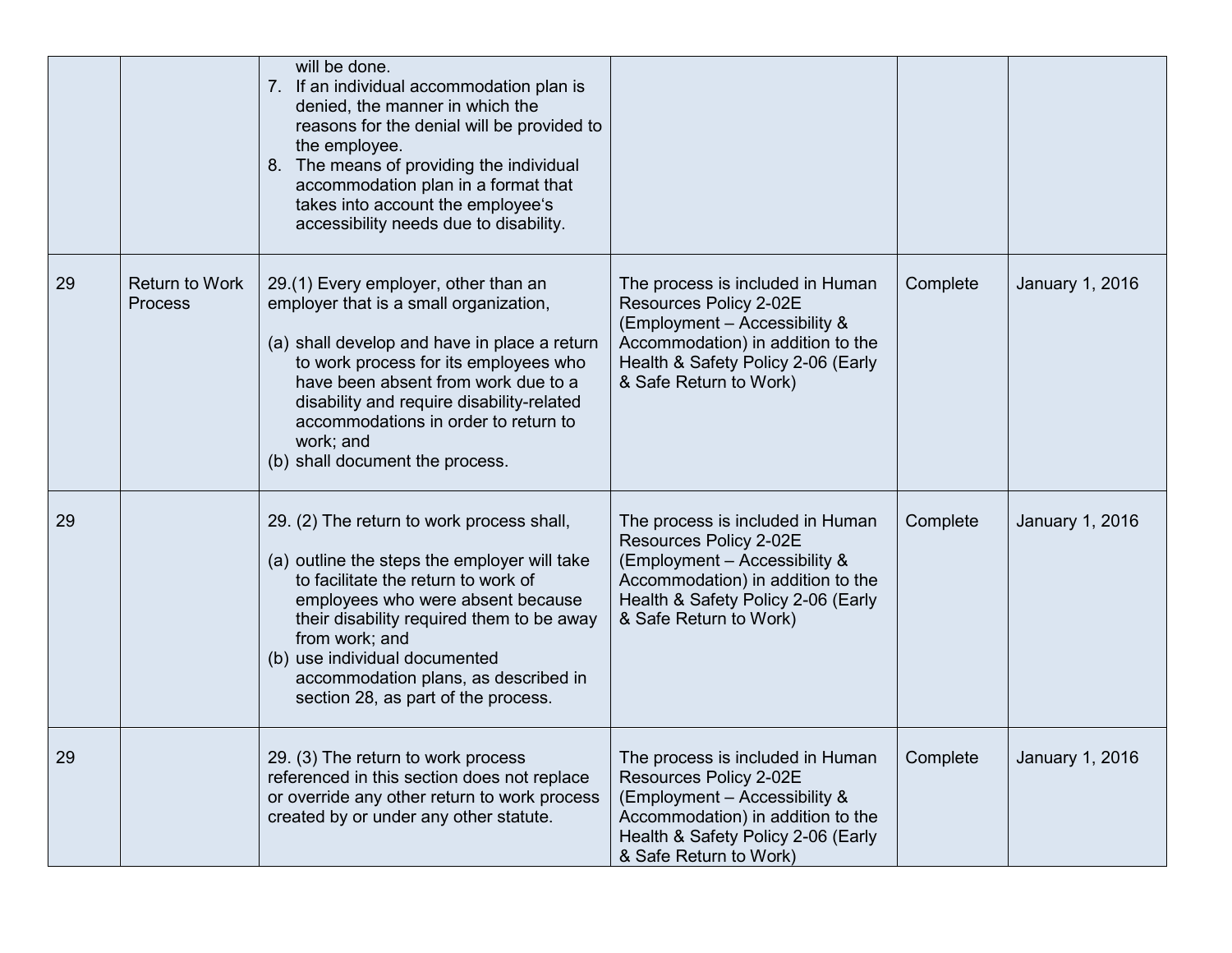| 30 | Performance<br>Management              | 30.(1) An employer that uses performance<br>management in respect of its employees<br>shall take into account the accessibility<br>needs of employees with disabilities, as<br>well as individual accommodation plans,<br>when using its performance management<br>process in respect of employees with<br>disabilities.          | The process is included in Human<br>Resources Policy 2-02E<br>(Employment - Accessibility &<br>Accommodation) | Complete | January 1, 2016 |
|----|----------------------------------------|-----------------------------------------------------------------------------------------------------------------------------------------------------------------------------------------------------------------------------------------------------------------------------------------------------------------------------------|---------------------------------------------------------------------------------------------------------------|----------|-----------------|
| 31 | Career<br>Development &<br>Advancement | 31.(1) An employer that provides career<br>development and advancement to its<br>employees shall take into account the<br>accessibility needs of its employees with<br>disabilities as well as any individual<br>accommodation plans, when providing<br>career development and advancement to its<br>employees with disabilities. | The process is included in Human<br>Resources Policy 2-02E<br>(Employment - Accessibility &<br>Accommodation) | Complete | January 1, 2016 |
| 32 | Redeployment                           | 32.(1) An employer that uses redeployment<br>shall take into account the accessibility<br>needs of its employees with disabilities, as<br>well as individual accommodation plans,<br>when redeploying employees with<br>disabilities.                                                                                             | The process is included in Human<br>Resources Policy 2-02E<br>(Employment - Accessibility &<br>Accommodation) | Complete | January 1, 2016 |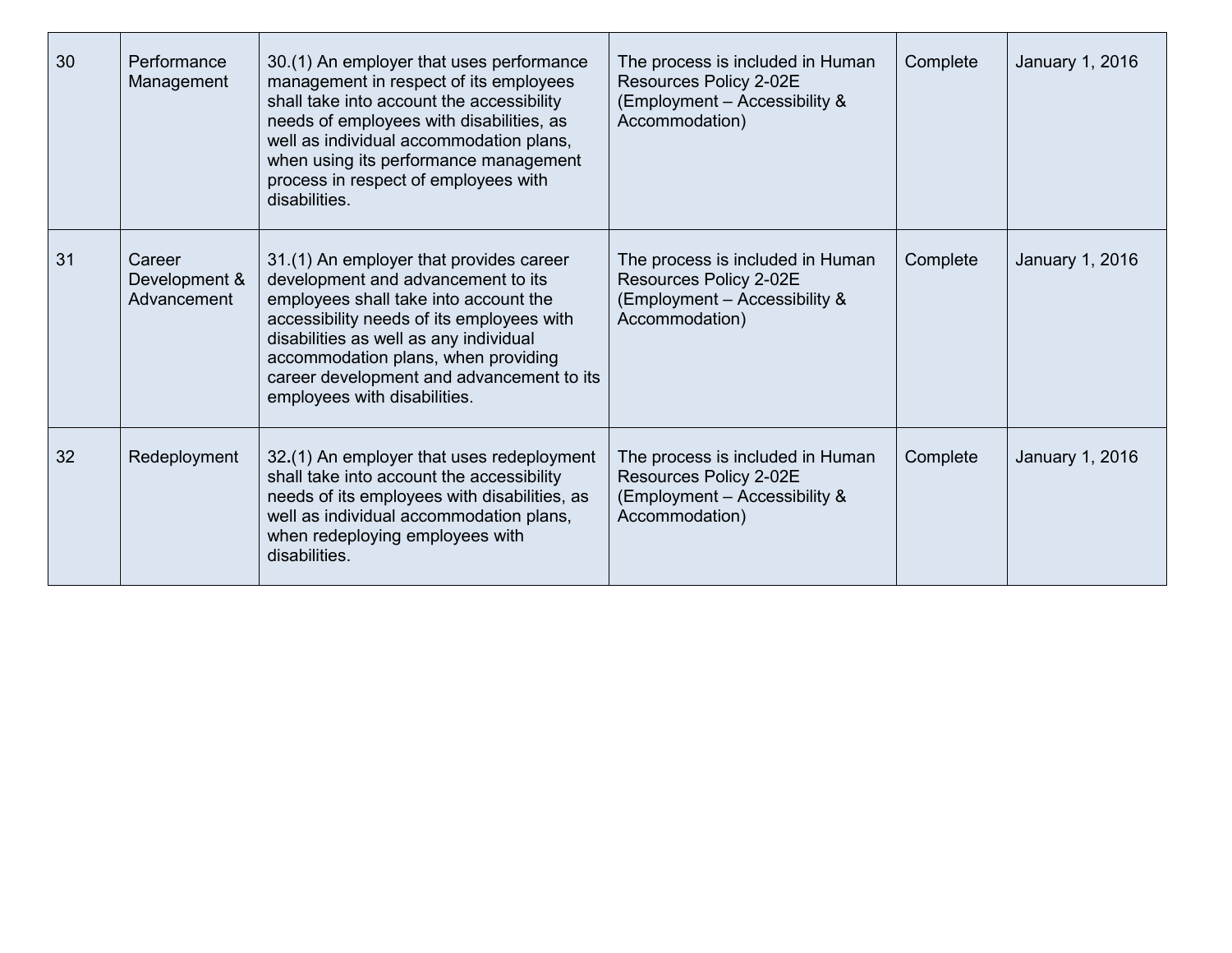# **PART IV – Design of Public Spaces**

| 80.22 | <b>Built</b><br>Environment-<br><b>Exterior Paths</b><br>of Travel | 80.22 Obligated organizations shall ensure<br>that any exterior paths of travel that they<br>construct or redevelop and intend to<br>maintain meet the requirements set out in<br>this Part. O. Reg. 413/12, s. 6.                                                                 | When redesigning or building new<br>exterior paths of travel, the Built<br>Environment standards for paths of<br>travel, ramps, stairs, and curb<br>ramps will be met.                                  | Currently<br>reviewing<br>requirements<br>for TPT<br>construction<br>with the<br>architects<br>and new<br>standards<br>will be<br>incorporated | Any build or<br>redesign after Jan<br>1, 2017<br>Dec. 3, 2019<br>Update: The Tom<br><b>Patterson Theatre</b><br>will be compliant at<br>time of re-opening<br>in 2020. All other<br>buildings will be<br>compliant after<br>major redesign.        |
|-------|--------------------------------------------------------------------|------------------------------------------------------------------------------------------------------------------------------------------------------------------------------------------------------------------------------------------------------------------------------------|---------------------------------------------------------------------------------------------------------------------------------------------------------------------------------------------------------|------------------------------------------------------------------------------------------------------------------------------------------------|----------------------------------------------------------------------------------------------------------------------------------------------------------------------------------------------------------------------------------------------------|
| 80.32 | <b>Built</b><br>Environment-<br><b>Off Street</b><br>Parking       | 80.32 Obligated organizations shall ensure<br>that when constructing new or redeveloping<br>off-street parking facilities that they intend to<br>maintain, the off-street parking facilities<br>meet the requirements set out in this Part.<br>O. Reg. 413/12, s. 6.               | When redesigning or constructing<br>new off-street parking, the Built<br>Environment standards for parking<br>spaces including number and type<br>of spaces, signage, and access<br>aisles will be met. | Currently<br>reviewing<br>requirements<br>for TPT<br>construction<br>with the<br>architects<br>and new<br>standards<br>will be<br>incorporated | Any build or<br>redesign after Jan<br>1, 2017<br>Dec. 3, 2019<br><b>Update: The Tom</b><br><b>Patterson Theatre</b><br>will be compliant at<br>time of re-opening<br>in 2020. All other<br>buildings will be<br>compliant after<br>major redesign. |
| 80.40 | <b>Built</b><br>Environment-<br><b>Service</b><br><b>Counters</b>  | 80.40 (1) Obligated organizations shall meet<br>the requirements set out in this Part in<br>respect of the following:<br>1. All newly constructed service counters<br>and fixed queuing guides.<br>2. All newly constructed or redeveloped<br>waiting areas. O. Reg. 413/12, s. 6. | When redesigning or constructing<br>new service counters, the Built<br><b>Environment standards for</b><br>accessible service counters, fixed<br>queuing lines, and waiting areas will<br>be met.       | Currently<br>reviewing<br>requirements<br>for TPT<br>construction<br>with the<br>architects<br>and new<br>standards<br>will be<br>incorporated | Any build or<br>redesign after Jan<br>1, 2017<br>Dec. 3, 2019<br>Update: The Tom<br><b>Patterson Theatre</b><br>will be compliant at<br>time of re-opening<br>in 2020. All other<br>buildings will be<br>compliant after                           |